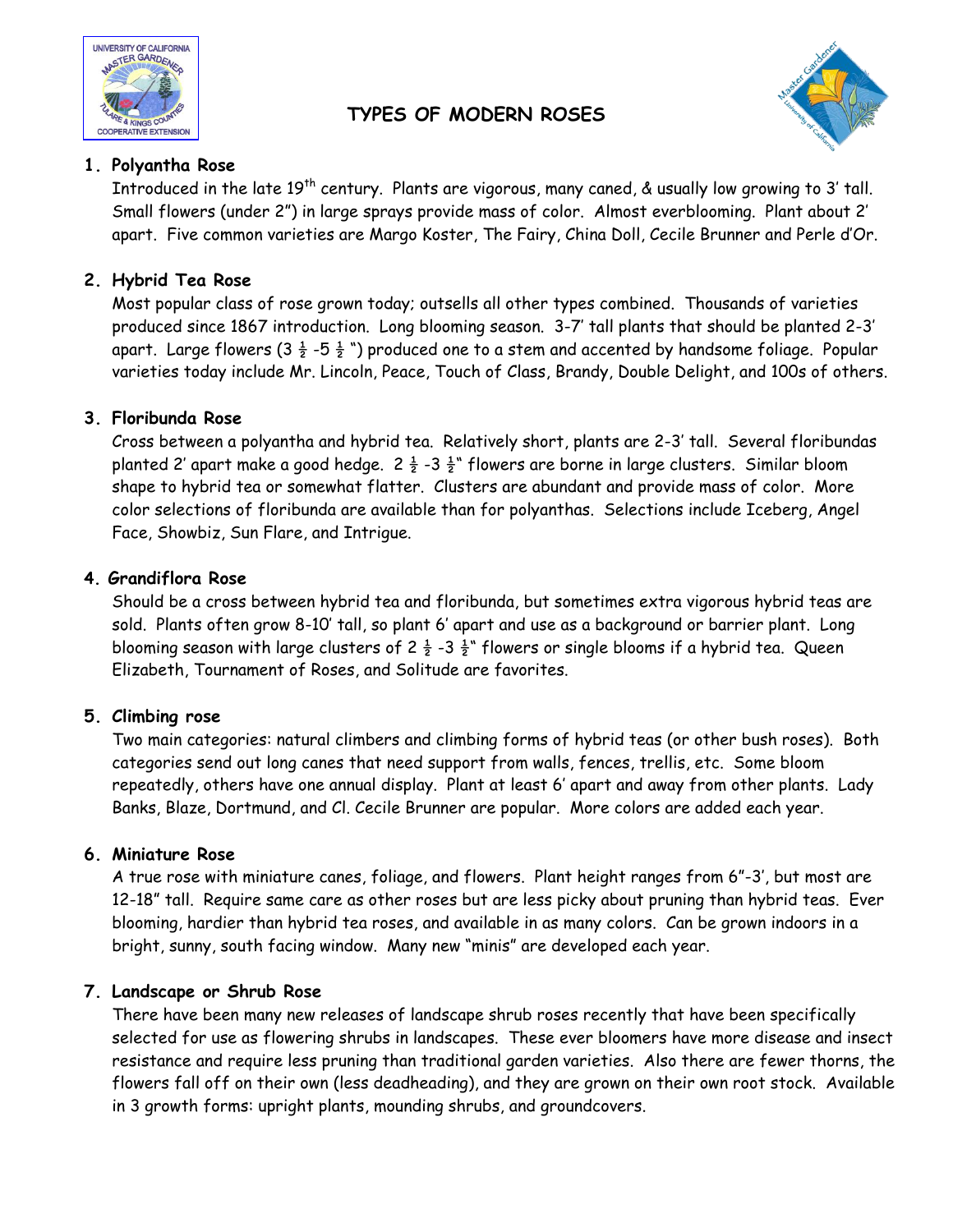## **WHY PRUNE?**

- 1. To produce larger flowers and invigorate plant and shoot growth.
- 2. To maintain plant shape and appearance.
- 3. To remove dead and diseased canes.
- 4. To encourage new buds to push at the base and renew the canes.

In general, the more severely a plant is pruned the fewer flowers it will have, but they will be of larger size.

As with any other pruning, you should begin with sharp, clean tools and it is advisable to water the plants the day before you begin pruning to lessen the shock to the plant.

#### **PRUNING HYBRID TEA AND GRANDIFLORA ROSES**

- 1. Ideal time to prune is late in the dormant season, just before buds begin to swell.
- 2. Begin by cutting away all dead shoots and twiggy growth.
- 3. Next, prune off twisted and intertwined branches or canes.
- 4. Select canes and main stems to create a vase-shaped bush with an open center. Three to seven canes may be left depending on size and age of plant. An older vigorous plant can support more canes.

- All canes should be healthy and vigorous.

- Always try to keep 1, 2 and 3 year old canes on plant for best flowering.

- Prune out older canes.

- 5. Shorten last season's growth by about one-third (and still have an abundance of large flowers).
- 6. Be sure that all cuts are just above a bud neither too close or too far away. Ideal cuts are at 45 degree angle and parallel to the direction of the bud (refer to diagram).



Proper pruning technique calls for the branch to be cut at an angle just above the bud, as in figure 1. Avoid such common mistakes as: cutting the branch at too sharp an angle (figure 2); cutting too high above the bud (figure 3); and cutting too close to the bud (figure 4). [Nick Gayton/Times-Delta]

7. Use sharp pruning shears to make a precise clean cut.

#### **PRUNING FLORIBUNDA AND POLYANTHA ROSES**

Since **floribunda** roses produce clusters of flowers and are grown mainly for garden display rather than cut flowers, the method for pruning them varies slightly from the method used for pruning hybrid tea roses. Old wood is good because it produces short stems and large clusters of blooms, therefore we want lots of short stems from lots of lateral stems of old wood from many old canes. Often floribundas are pruned only to control the size, shape and health of the plants. If pruned too heavily, growth will decline; if it is too light, the bush will be large and lack vigor. Many floribundas, though, benefit from annual pruning in which three to five canes remain in a vase-shaped configuration.

**Remove all dead or weak canes** and **cut back** about one-fourth to one-third of **the current year's growth.** Taking off more of the growth will produce fewer, but larger, blooms; taking off less will produce more, but smaller, ones. **Cut the center branch** from each cluster of branches, and **cut the remaining ones** back to 3 or 4 undeveloped growth buds. If you have a hedge of one variety, cut all plants to a uniform height.

**Polyantha** roses are similar to floribundas in that they produce many small canes and clusters of small blooms (under 2 inches). **Remove all dead canes** and **prune** the remaining ones very lightly, removing **no more than onefourth to one-third** of the growth.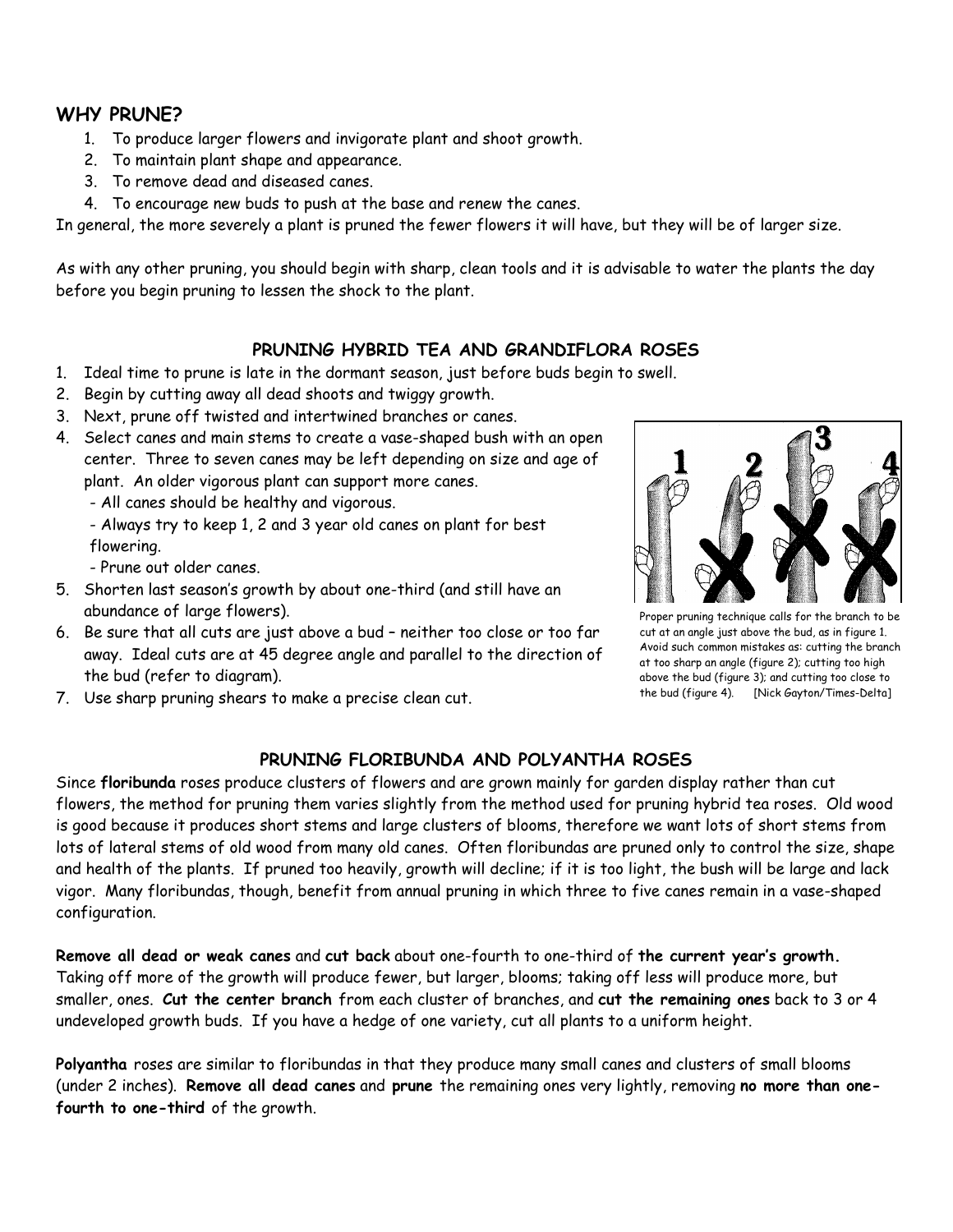#### **PRUNING MINIATURE ROSES**

**Miniature bushes:** These roses are not as fussy about pruning as are hybrid teas. Start by removing all leaves so that it is easier to see the branching. Prune out dead, diseased, and old canes and extremely twiggy growth. Remove about 1/2 of the year's growth or just prune to the size and shape desired. If your bush grows too high for the area in which it was planted, then prune more heavily.

If any sucker growth is around the base of the plant, it is best to try and dig it out from the roots, or pull as you would a weed. This is sometimes difficult due to thorns.

**Miniature climbers:** After planting a miniature rose climber do not prune for the first two to three years. They will need to be trained on a trellis like their bigger climbing cousins. Follow pruning directions outlined under climbing roses.

**For all roses** it is important to remove all leaves from the plant and all prunings from around the base of the plant. This practice will help control the spread of such diseases like powdery mildew, black spot, rust, and botrytis blight

#### **PRUNING CLIMBING ROSES**

Climbing roses should be pruned for the same reasons you prune other roses; for plant vigor, for plant shape, and for abundant flower production. They are pruned a bit differently than other roses, however, and we hope you find these instructions helpful.

Climbing roses are generally broken down into two categories, **once-blooming** and **repeat-blooming**, but regardless of their type, they bloom mainly on laterals that spring from the canes. In order to encourage them to put out more flowering laterals, train the canes as horizontally as possible. A trellis, fence, wires or arbor is ideal for this.

Young climbers (including climbing miniatures) under 2 or 3 years old should be pruned as little as possible, or not at all. The strong climbing shoots (canes) should be trained to fan out horizontally without allowing shoots to cross each other. They may be turned and bent into position and held into place onto the fence, wire or trellis with soft plant ties. The shoots coming from these canes are the flower producers. When the spent blossoms have been removed, these shoots may also be tied horizontally to the trellis and will in turn produce more flowering wood.

## **PRUNING ONCE-BLOOMING CLIMBING ROSES**

This type of rose blooms gloriously, but only once a year and they usually bloom on wood from the previous year. **Prune these roses right after flowering is finished**. If the plant produced many canes, remove several of the oldest and weakest canes to the bud union. If only a few canes were produced, cut them back to several feet above the ground. Train these canes horizontally to your fence, wire or trellis. Winter pruning of these roses should be kept to only removing suckers coming from below the bud union, twiggy and dead growth, and leaves and rose hips (seed pods). Untie and rearrange canes into as horizontal a position as possible. (You can often tell if a climber blooms only once because many of the once-blooming roses have very flexible canes and small flowers borne in clusters.)